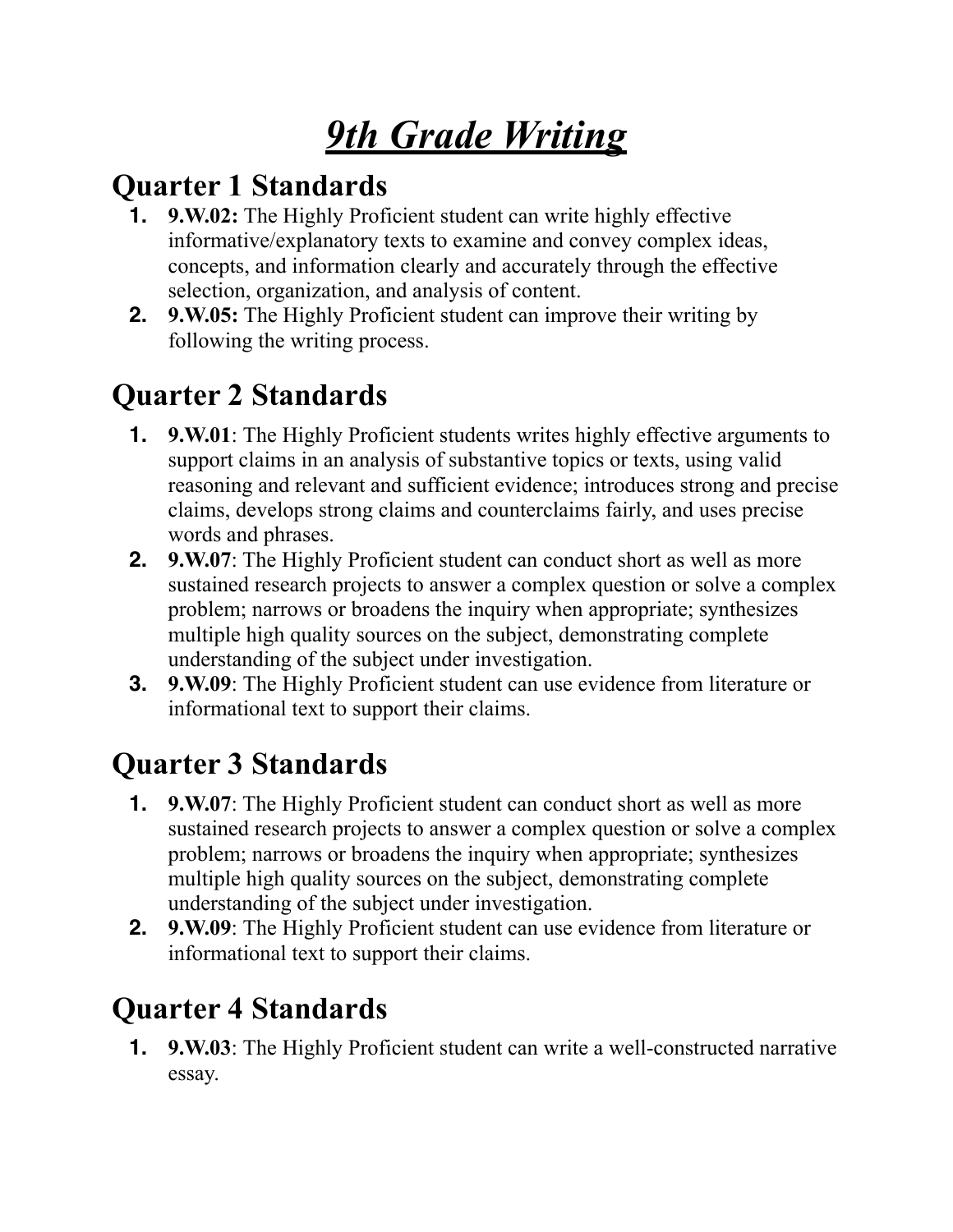- **2. 9.W.07**: The Highly Proficient student can conduct short as well as more sustained research projects to answer a complex question or solve a complex problem; narrows or broadens the inquiry when appropriate; synthesizes multiple high quality sources on the subject, demonstrating complete understanding of the subject under investigation.
- **3. 9.W.09**: The Highly Proficient student can use evidence from literature or informational text to support their claims.

#### **Yearly Standards (taught throughout the school year)**

- **1. 9.L.01**: The Highly Proficient student can demonstrate strong command of the conventions of standard English grammar and usage when writing or speaking.
- **2. 9.L.02**: The Highly Proficient student can demonstrate strong command of the conventions of standard English capitalization, punctuation, and spelling when writing, using that command to enhance style and meaning.
- **3. 9.L.03:** The Highly Proficient student can apply knowledge of language to understand how language functions in different contexts, to make effective choices for meaning or style, and to comprehend more fully when reading or listening.a. Write and edit work so that it conforms to the guidelines in a style manual.
- **4. 9.L.04:** The Highly Proficient student can determine or clarify the meaning of unknown and multiple-meaning words and phrases based on grades 9–10 reading and content, choosing flexibly from a range of strategies.a. Identify and correctly use patterns of word changes that indicate different meanings or parts of speech (e.g., analyze, analysis, analytical; advocate, advocacy).b. Use context (e.g., the overall meaning of a sentence, paragraph, or text; a word's position or function in a sentence) as a clue to the meaning of a word or phrase.c. Consult general and specialized reference materials (e.g., dictionaries, glossaries, thesauruses), both print and digital, to find the pronunciation of a word or determine or clarify its precise meaning, its part of speech, or its etymology.d. Verify the preliminary determination of the meaning of a word or phrase.
- **5. 9.L.05**: The Highly Proficient student can demonstrate understanding of complex figurative language, complex word relationships, and subtle nuances in word meanings.